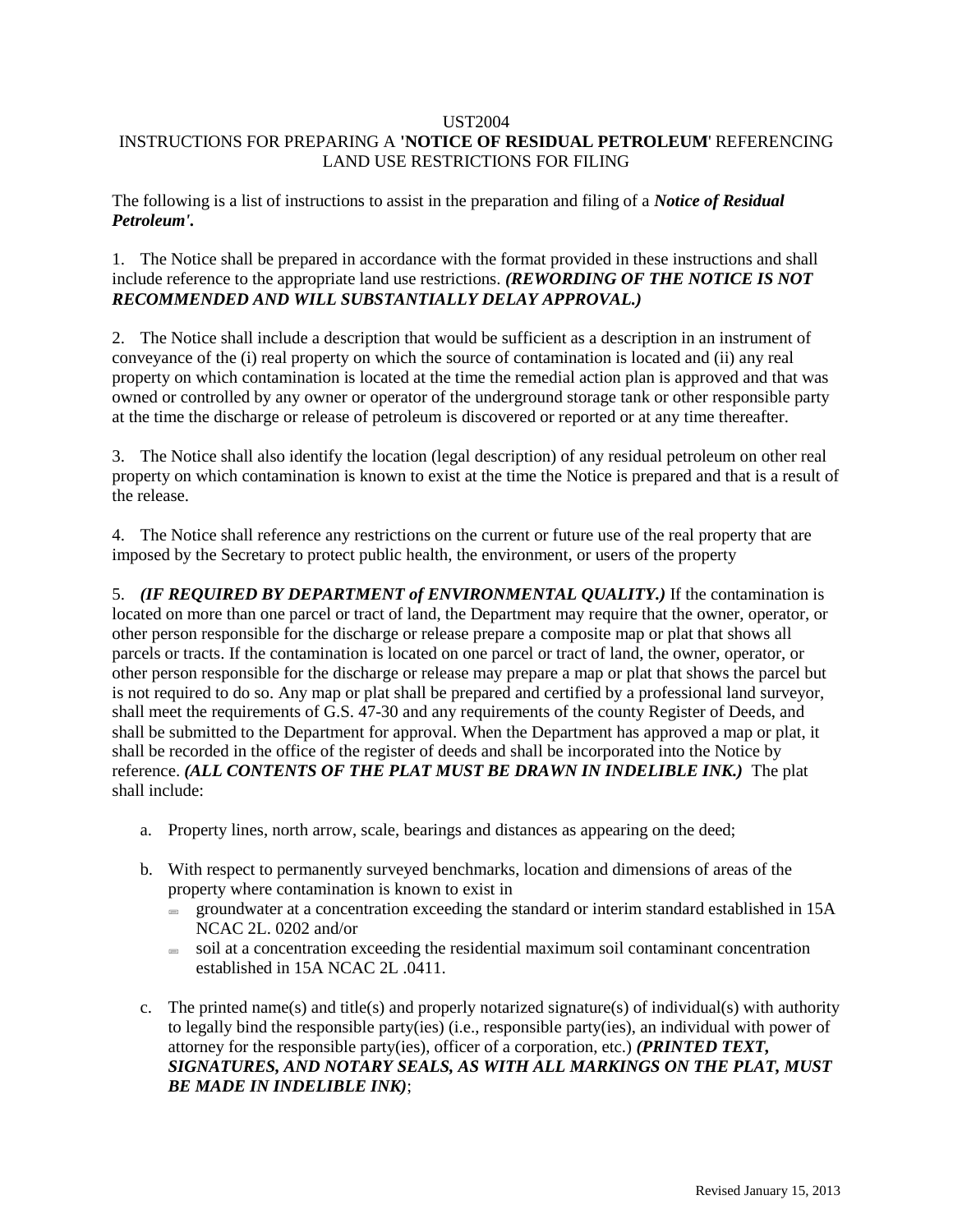d. The following language: "The areas of contamination depicted upon the map are approximations derived from the best available information at the time of filing.";

e. The following language, for use by the Department, positioned in the upper left corner of the plat:

| (signature of Regional Supervisor)   |                                                                                     |
|--------------------------------------|-------------------------------------------------------------------------------------|
| Regional Supervisor                  |                                                                                     |
| (printed name of Regional Supervisor |                                                                                     |
| Regional Office                      |                                                                                     |
| (name of Region)                     |                                                                                     |
| <b>UST</b> Section                   |                                                                                     |
| Division of Waste Management         |                                                                                     |
| Department of Environment Quality    |                                                                                     |
| NORTH CAROLINA<br><b>COUNTY</b>      |                                                                                     |
|                                      | I certify that the following person(s) personally appeared before me this day, each |
| name of Regional Supervisor).        |                                                                                     |
| Date: $\qquad \qquad$                |                                                                                     |
| (Official Seal)                      |                                                                                     |
|                                      | (signature of Notary Public)                                                        |

f. Surveyor's certification and seal (using a permanent ink stamp).

Г

- 6. The signed and notarized Notice shall be sent to the appropriate UST Section Regional Office.
- 7. After the Department approves, notarizes and returns the Notice, the responsible party shall, within thirty (30) days of its return:
	- a. File approved Notice in the County Register of Deeds' office of the county or counties in which the site is located; and
	- b. Send to the appropriate UST Section Regional Office, a certified copy of the Notice affixed with the seal of the Register of Deeds and reflecting the book(s) and page number(s) where recorded and a copy of the page(s) in the grantor index where the Notice is referenced.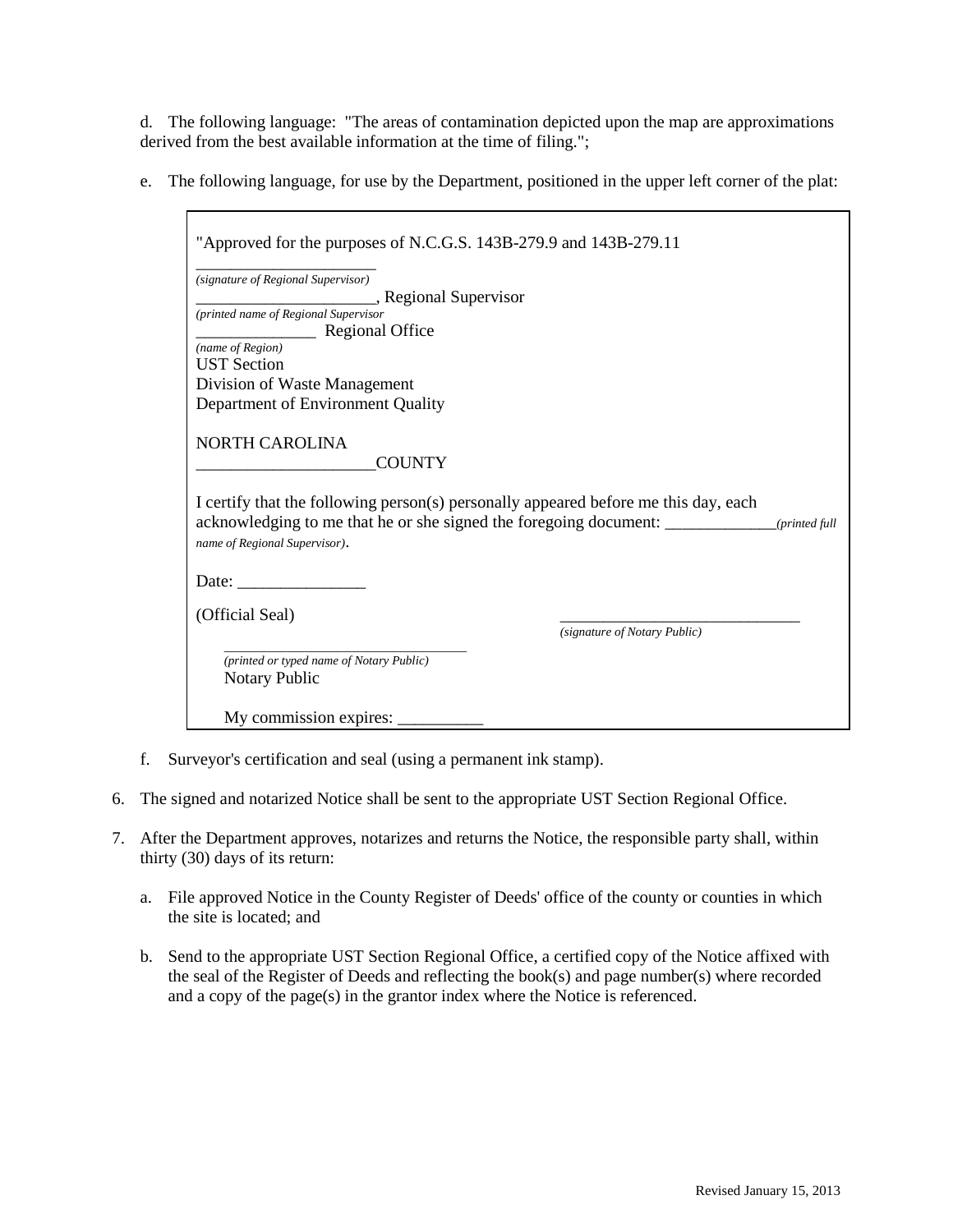# **NOTICE OF RESIDUAL PETROLEUM**

\_\_\_\_\_\_\_\_\_\_\_\_\_\_\_\_\_\_\_\_\_\_\_\_\_\_\_\_\_\_\_\_\_\_\_\_, \_\_\_\_\_\_\_\_\_\_\_\_\_\_\_County, North Carolina *(Site name)*

**The property that is the subject of this Notice (hereinafter referred to as the "Site") contains residual petroleum and is an Underground Storage Tank (UST) incident under North Carolina's Statutes and Regulations, which consist of N.C.G.S. 143-215.94 and regulations adopted thereunder. This Notice is part of a remedial action for the Site that has been approved by the Secretary (or his/her delegate) of the North Carolina Department of Environment Quality (or its successor in function), as authorized by N.C.G.S. Section 143B-279.9 and 143B-279.11. The North Carolina Department of Environment Quality shall hereinafter be referred to as "DEQ".**

# **NOTICE**

Petroleum product was released and/or discharged at the Site. **Petroleum constituents remain on the site, but are not a danger to public health and the environment, provided that the restrictions described herein, and any other measures required by DEQ pursuant to N.C.G.S. Sections 143B-279.9 and 143B-279.11, are strictly complied with.** This "Notice of Residual Petroleum" is composed of a description of the property, the location of the residual petroleum and the land use restrictions on the Site. The Notice has been approved and notarized by DEQ pursuant to  $N.C.G.S.$  Sections 143B-279.9 and 143B-279.11 and has/shall be recorded at the  $\Box$ Register of Deeds' office

Book \_\_\_\_, Page \_\_\_\_.

Any map or plat required by DEQ has been/shall be recorded at the \_\_\_\_\_\_\_\_\_\_\_\_\_\_\_\_\_\_\_\_\_\_ Register of *(name of county)* Deeds' office Book \_\_\_\_, Page \_\_\_\_, and has been/shall be incorporated into the Notice by this reference.

*(name of county)*

Source Property

 $\overline{\phantom{a} \phantom{a}}$  of  $\overline{\phantom{a} \phantom{a} \phantom{a}}$  of  $\overline{\phantom{a} \phantom{a} \phantom{a}}$  is the owner in fee (*owner's name*) (*city & state of homeowner*) simple of all or a portion of the Site, which is located in the County of \_\_\_\_\_\_\_\_\_\_\_\_\_, State of North Carolina, and is known and legally described as: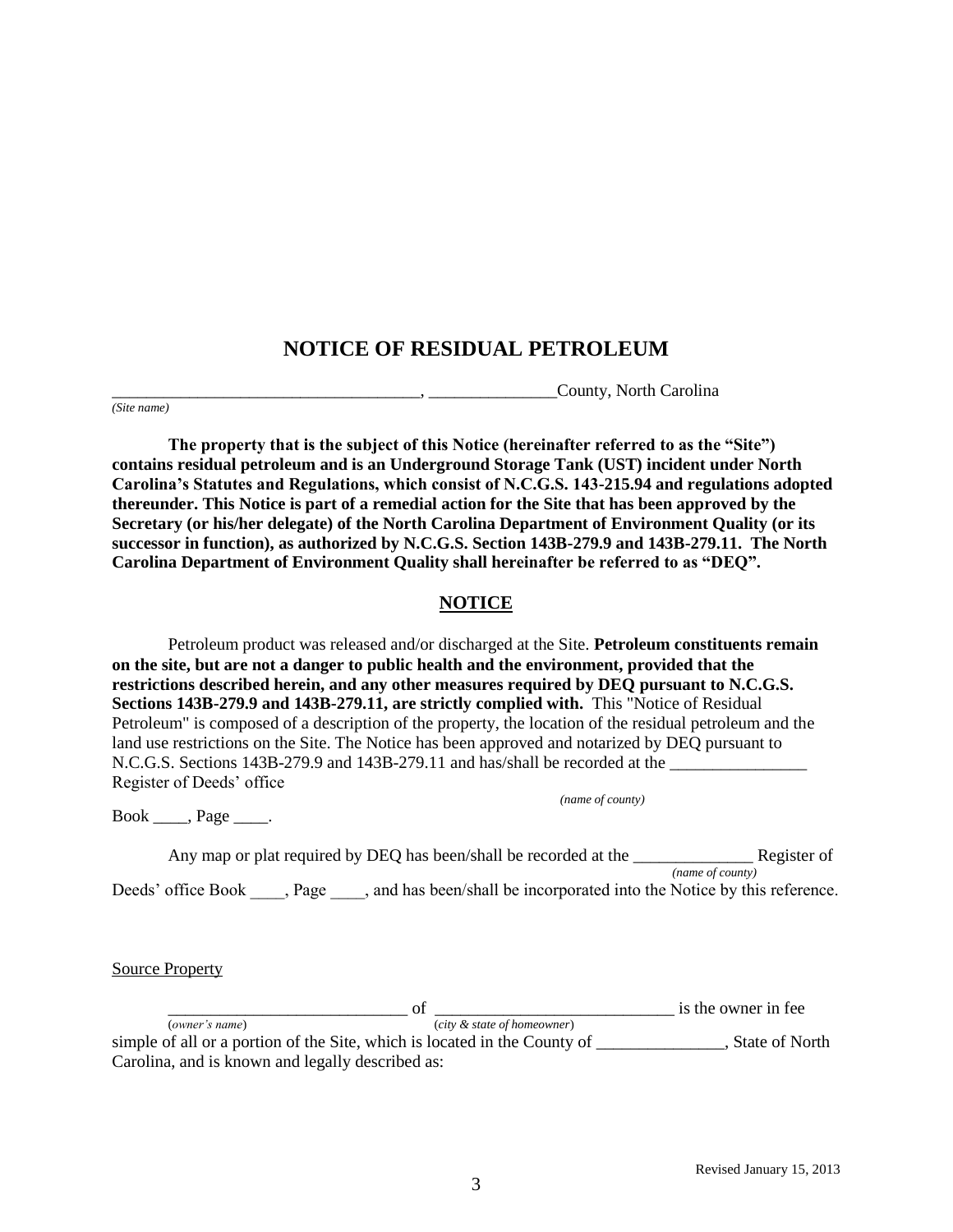*(Insert Real Property Description Here for Source Property)*

## Additional Affected Property Also Subject to Restrictions

\_\_\_\_\_\_\_\_\_\_\_\_\_\_\_\_\_\_\_\_\_\_ of \_\_\_\_\_\_\_\_\_\_\_\_\_\_\_\_\_\_\_\_\_\_\_\_\_ is the owner in fee simple of a portion of *(owner's Name) (city & state of owner)* the Site, which is located in the County of \_\_\_\_\_\_\_\_\_\_\_\_\_\_, State of North Carolina. Petroleum contamination is located on this property at the time this Notice is approved. This property was also owned or controlled by the underground storage tank owner or operator or another party responsible for the petroleum discharge or release at the time the discharge or release was discovered or reported, or at any time thereafter. This property is known and legally described as:

*(Insert Real Property Description Here for Additional Properties Owned or Controlled by Any Owner or Operator of the Underground Storage Tank or Other Responsible Party, if Applicable)*

For protection of public health and the environment, the following land use restrictions required by N.C.G.S. Section 143B-279.9(b) shall apply to all of the above-described real property. These restrictions shall continue in effect as long as residual petroleum remains on the site in excess of unrestricted use standards and cannot be amended or cancelled unless and until the County Register of Deed receives and records the written concurrence of the Secretary (or his/her delegate) of DEQ (or its successor in function).

## Additional Affected Property Not Subject to Restrictions

Additionally residual petroleum is also located on the following property. The following property is not subject to land use restrictions pursuant to N.C.G.S. Section 143B-279.9(b). The following property is known and legally described as: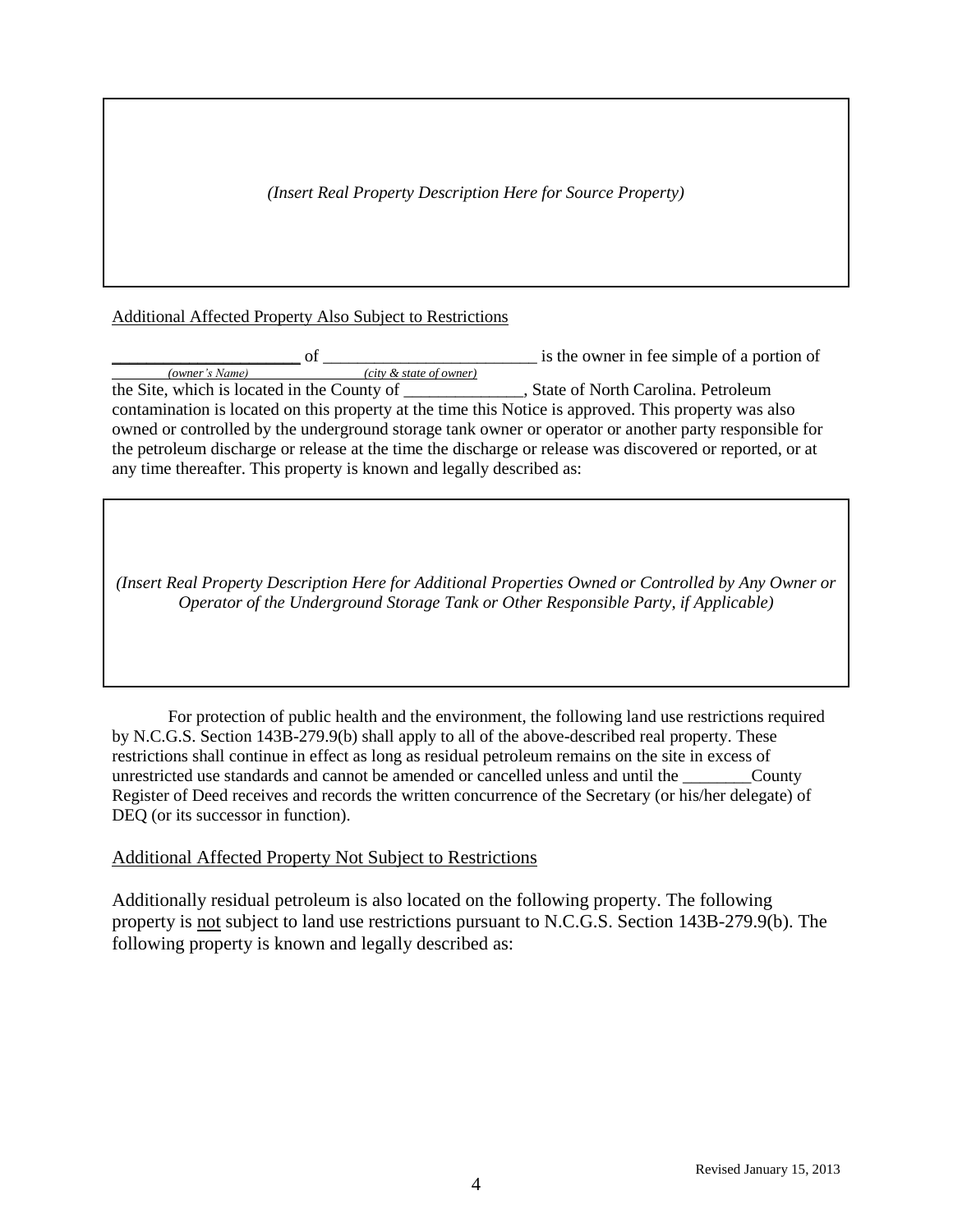*(Insert Legal Description of Other Real Property Affected by Residual Petroleum Not Owned or Controlled by Any Owner or Operator of the Underground Storage Tank or Other Responsible Party, if Applicable)*

### **PERPETUAL LAND USE RESTRICTIONS**

*[Restrictions apply to activities on, over, or under the land. Choose one or both of the following as appropriate.]*

- *Soil: The Site shall be used for industrial/commercial use only. Industrial/commercial use means a use where exposure to soil contamination is limited in time and does not involve exposure to children or other sensitive populations such as the elderly or sick. The real property shall not be developed or utilized for residential purposes including but not limited to: primary or secondary residences (permanent or temporary), schools, daycare centers, nursing homes, playgrounds, parks, recreation areas and/or picnic areas.*
- *Groundwater: Groundwater from the site is prohibited from use as a water supply. Water supply wells of any kind shall not be installed or operated on the site.*

#### **ENFORCEMENT**

The above land use restriction(s) shall be enforced by any owner, operator, or other party responsible for the Site. The above land use restriction(s) may also be enforced by DEQ through any of the remedies provided by law or by means of a civil action, and may also be enforced by any unit of local government having jurisdiction over any part of the Site. Any attempt to cancel this Notice without the approval of DEQ (or its successor in function) shall be subject to enforcement by DEQ to the full extent of the law. Failure by any party required or authorized to enforce any of the above restriction(s) shall in no event be deemed a waiver of the right to do so thereafter as to the same violation or as to one occurring prior or subsequent thereto.

IN WITNESS WHEREOF, \_\_\_\_\_\_\_\_\_\_\_\_\_\_\_\_ has caused this Notice to be executed pursuant to N.C.G.S. Sections 143B-279.9 and 143B-279.11, this \_\_\_\_\_\_\_ day of .20 .20

> \_\_\_\_\_\_\_\_\_\_\_\_\_\_\_\_\_\_\_\_\_\_\_\_\_\_\_\_\_\_\_\_\_\_\_\_\_\_\_\_\_\_\_\_\_\_ (*name of responsible party if agent is signing*)

(*Title of agent for responsible party if there is one*)

By: \_\_\_\_\_\_\_\_\_\_\_\_\_\_\_\_\_\_\_\_\_\_\_\_\_\_\_\_\_\_\_\_\_\_\_\_\_\_\_\_\_\_\_ (*signature of responsible party, attorney or other agent if there is one*)

\_\_\_\_\_\_\_\_\_\_\_\_\_\_\_\_\_\_\_\_\_\_\_\_\_\_\_\_\_\_\_\_\_\_\_\_\_\_\_\_\_\_\_

Signatory's name typed or printed:

*(Note to be deleted on final document: Preparer of document must assure that the correct acknowledgement is used and complies with changes effective October 1, 2006.*

*Choice One: Instrument signed by one person*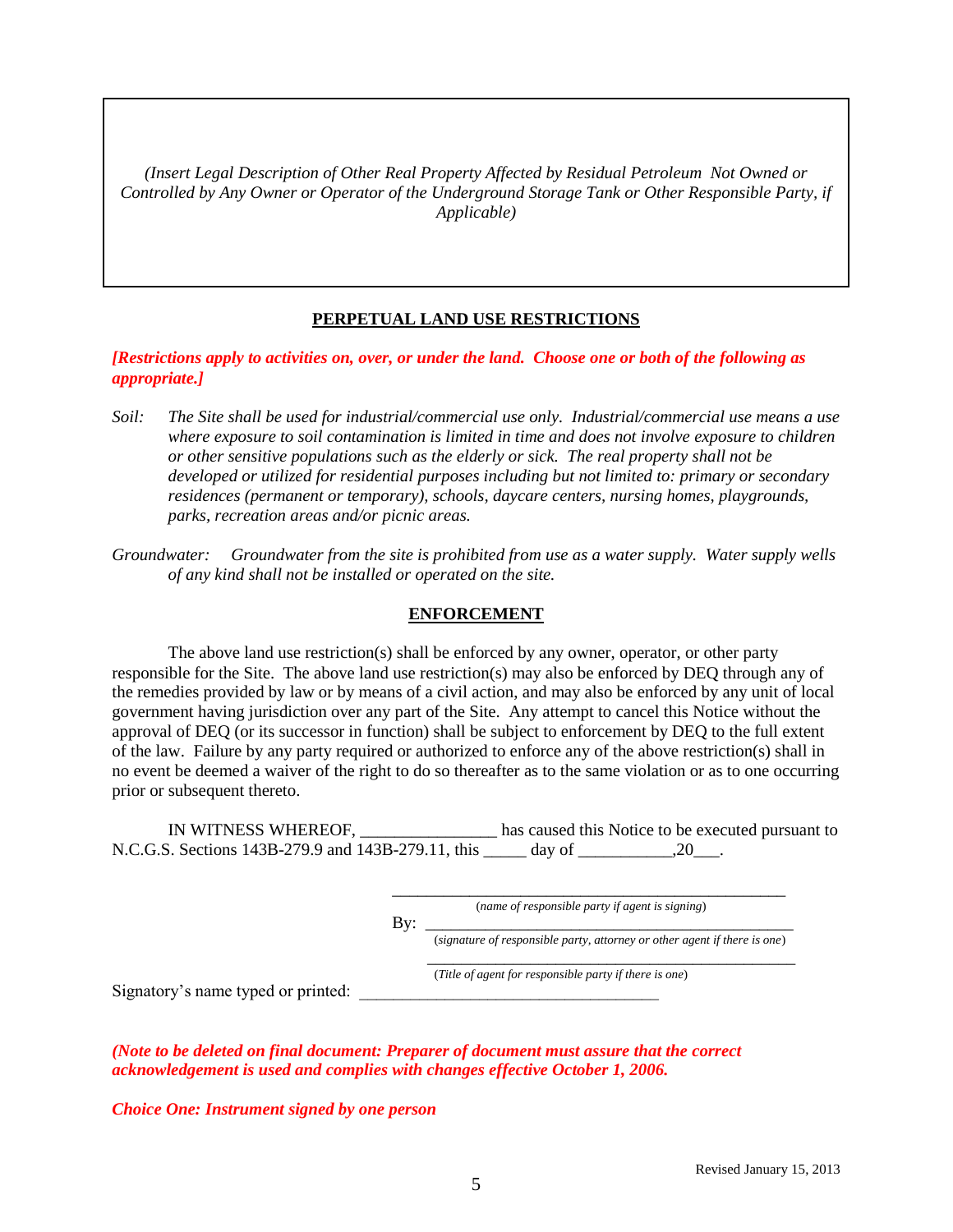## NORTH CAROLINA

\_\_\_\_\_\_\_\_\_\_\_\_\_\_\_\_\_\_\_\_\_COUNTY (*Name of county in which acknowledgment was taken)*

I certify that the following person personally appeared before me this day, acknowledging to me that he or she signed the foregoing document:\_\_\_\_\_\_\_\_\_\_\_\_\_\_\_\_\_\_\_\_\_\_\_\_\_\_\_\_\_.

Date: \_\_\_\_\_\_\_\_\_\_\_\_\_\_\_\_\_\_\_\_\_\_\_\_

(Official Seal) (*signature of Notary Public)*

*(printed or typed name of Notary Public)*

\_\_\_\_\_\_\_\_\_\_\_\_\_\_\_\_\_\_\_\_\_\_\_\_\_\_\_\_\_\_\_\_

\_\_\_\_\_\_\_\_\_\_\_\_\_\_\_\_\_\_\_\_\_\_\_\_\_\_\_\_\_\_\_\_

Notary Public

My commission

expires:\_\_\_\_\_\_\_\_\_\_\_\_\_

## *Choice Two: Acknowledge by attorney in fact*

#### NORTH CAROLINA

\_\_\_\_\_\_\_\_\_\_\_\_\_\_\_\_\_\_\_\_\_COUNTY (*Name of county in which acknowledgment was taken)*

I, 1. All a Notary Public for said County and State, do hereby certify that , attorney in fact for \_\_\_\_\_\_\_\_\_\_\_\_\_\_\_\_\_\_\_\_\_\_\_, personally appeared before me this day, and being by me duly sworn, says that he executed the foregoing and annexed instrument for and in behalf of the said , and that his authority to execute and acknowledge said instrument is contained in an instrument duly executed, acknowledged, and recorded in the office of in the County of in the County of , State of , on the day of ,  $20$  and that this instrument was executed under and by virtue of the authority given by said instrument granting him power of attorney. I do further certify that the said acknowledged the due execution of the

foregoing and annexed instrument for the purposes therein expressed for and in behalf of the said .

WITNESS my hand and official seal, this the \_\_\_\_\_\_ day of \_\_\_\_\_\_\_\_\_\_\_\_\_\_\_, 20\_\_.

(Official Seal) (*signature of Notary Public)*

*(printed or typed name of Notary Public)*

\_\_\_\_\_\_\_\_\_\_\_\_\_\_\_\_\_\_\_\_\_\_\_\_\_\_\_\_\_\_\_\_

\_\_\_\_\_\_\_\_\_\_\_\_\_\_\_\_\_\_\_\_\_\_\_\_\_\_\_\_\_\_\_\_

Notary Public

My commission

expires:

*Choice Three: Conveying security interest in personal property of a corporation*